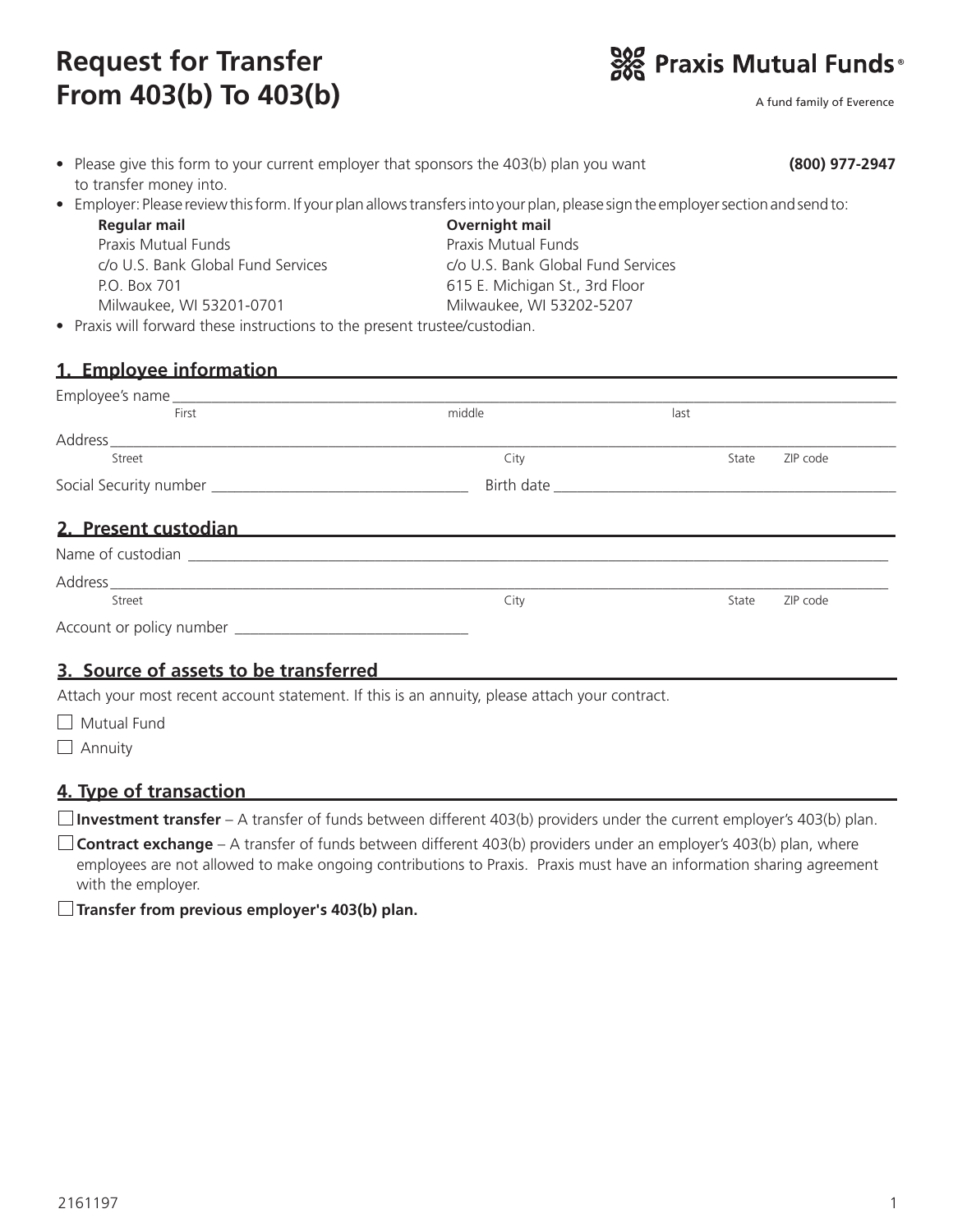#### **5. Investment selection**

 $\Box$ I am opening a new 403(b) account and have attached an application.

 $\Box$  I have an existing Praxis 403(b) custodial account. Invest the proceeds as follows:

| <b>Fund selection</b>                                          | Percentage | <b>Existing Account No.</b> |
|----------------------------------------------------------------|------------|-----------------------------|
| Genesis Portfolios                                             |            |                             |
| Conservative (3171)                                            |            | $\frac{0}{0}$               |
| Balanced (3172)                                                |            | $\frac{0}{0}$               |
| Growth (3173)                                                  |            | $\%$                        |
| Impact Bond Fund (3157)                                        |            | $\frac{0}{0}$               |
| Value Index Fund (3160)                                        |            | $\frac{0}{0}$               |
| Growth Index Fund (3162)                                       |            | $\%$                        |
| Small Cap Index Fund (3161)<br>(formerly named Small Cap Fund) |            | $\frac{0}{0}$               |
| International Index Fund (3163)                                |            | $\frac{0}{0}$               |
| Total                                                          | 100        | $\%$                        |

# **6. Authorization for transfer**

*To resigning trustee or custodian:* I have established a 403(b) account with Praxis Mutual Funds. Please liquidate or transfer assets in my account with you, as indicated below. Please give your prompt attention to this request.

 $\Box$  Liquidate  $\Box$  all or  $\Box$  part (\$  $\Box$ ) of the account indicated in Section 2 and transfer proceeds, in cash, to Praxis Mutual Funds  $\Box$  immediately or  $\Box$  at maturity.

 $\Box$  Surrender the enclosed annuity contract(s) and forward proceeds in cash to Praxis Mutual Funds.

# **7. Participant authorization**

I wish to transfer the funds held in the account indicated in Section 2 to Praxis Mutual Funds. I understand and agree that this investment transfer or contract exchange is subject to the terms of the 403(b) plan and my current annuity contract/custodial account. I understand that this transfer may be subject to withdrawal charges from my current annuity contract/custodian, and that my purchase may be subject to certain charges. If this is an investment transfer, I understand this transfer request is not a change in investment selection for future contributions under the 403(b) plan and that I must complete a new salary reduction agreement in order to initiate an investment change for future contributions.

| Х |                            |  |
|---|----------------------------|--|
|   | Signature of account owner |  |
|   |                            |  |

Medallion signature guarantee\* Date

*\*A signature guarantee may be obtained from any eligible guarantor institution, as defined by the Securities and Exchange Commission. These institutions include banks, saving associations, credit unions and brokerage firms. The words "signature guaranteed" must be stamped or typed near your signature. The guarantee must appear with the printed name, title and signature of an officer and the name of the guarantor institution. Please note that a Notary Public Seal or Stamp is not acceptable.*

#### **8. Current employer authorization**

I am the current employer of the person identified in Section 1. I acknowledge that this transaction is permitted under the terms of our 403(b) plan and that I approve of this transaction. I certify that Praxis Mutual Funds is an authorized product provider under our plan, and if required by law, we have signed an information sharing agreement with Praxis.

Signature of employer

Date